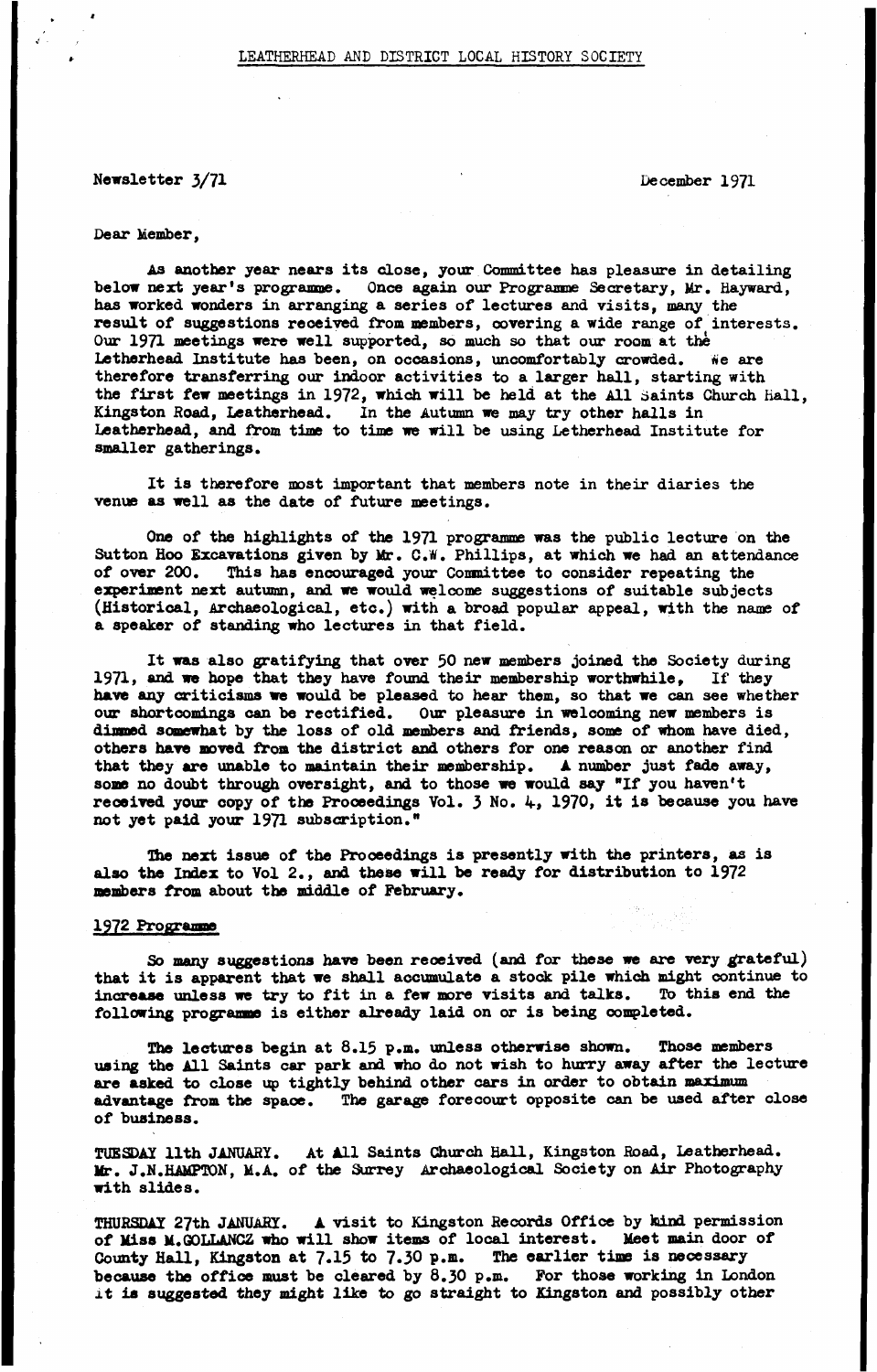**members arriving by car could offer lifts back to Leatherhead. This is an opportunity to see records which are normally only available during business hours. Miss Gollancz would like to know how many are likely to be there so** please let the Programme Secretary know as soon as you read this item.

**TUESDAY 8th February at All Saints Church Hall - a talk by Leatherhead's former Civil Defence Officer, Ur. C.H.BOWLES, on the history of Civil Defence with special reference to Leatherhead in the war years and the town's coat of arms.**

**THURSDAY l6th MARCH at the Letherhead Institute. Slides of old Leatherhead and District shown by our former Secretary, Mr. J.G.W.LEWARNE. This is an extra item during the month of the A.G.M. and is mainly for new members or for those who have missed the showing on other occasions**

**Late MARCH. The A.G.M., date and venue in next Newsletter.**

**TUESDAY 11th APRIL at All Saints Church Hall. Talk with slides - "A ramble through the local history of Esher" by Ur. E.ROYSTON PIKE, President of the Esher Local History Society and a writer of historical works.**

**A Saturday afternoon in late APRIL. Following the talk above it is hoped to arrange a visit to Waynefiete Tower, Esher. Date and meeting place in next Newsletter.**

**An evening in early MAY at the Letherhead Institute. A talk on preparation for** excavation and fieldwork specially for those of our members who wish to assist **with any necessary emergency operations if the motorway excavations reveal anything of interest. We shall be directly concerned in keeping an eye on several miles of motorway passing through our district.**

**SATURDAY 20th MAY. Coach trip to Avebury, Wilts, to see the Stone Avenue (megaliths), Avebury Circle (neolithic), Avebury Museum, Avebury Manor House and garden, St. James's Church, returning via Silbury Hill (Bronze Age mound largest in Europe) and Crofton on the edge of Savernake Forest where, if the date is suitable, we hope to see the steam pumping engines (1801-3) which are beam engines recently put in order in the engine house on the Rennet and Avon Canal. We hope to include in our future programme a talk on Industrial Archaeology which rigttiy forms part of our local history. Full details of this trip in our next Newsletter.**

**SATURDAY 24th JUNE. Apart from keeping members informed of any Nature Trail laid on by other organisations around this date, we hope to arrange for the 24th June either (1***)* **a visit to Slyfield House and Stoke D'Abernon Church, or**

**(2) a trip (all day) by passenger-carrying canal narrow boat down** our nearest canal, the Wey Navigation which was opened in 1653. The latter **trip would depend on availability of canal craft and cost and would include coach transport to New Haw lock and return coach transport from Guildford or Godalming.**

**SATURDAY 22nd JULY. Coach trip to Weald and Downland Open Air Museum at Singleton, near Chichester, Sussex. Afternoon trip beginning 2 p.m. Members may also have time to visit the medieval church at Singleton.**

**SATURDAY 19th AUGUST. A walk in the historical part of Fetcham with a visit** to the parish church. Leader Mr.J.G.W.LEWARNE. Meet in the church drive at **2.45 p.m.**

**SATURDAY l6th SEPTEMBER. Coach trip to Portsmouth. We hope to secure assistance for this trip from the Portsmouth Historical Society so that we can see the older parts of Portsmouth under expert guidance, details in next Newsletter.**

**A SATURDAY in late SEPTEMBER. A walk to Norbury Park House if permission to view can be obtained. Details in next Newsletter.**

**OCTOBER. Possible lecture open to the general public as well as members. This depends on negotiations for a speaker. It is hoped to have some news for the next Newsletter.**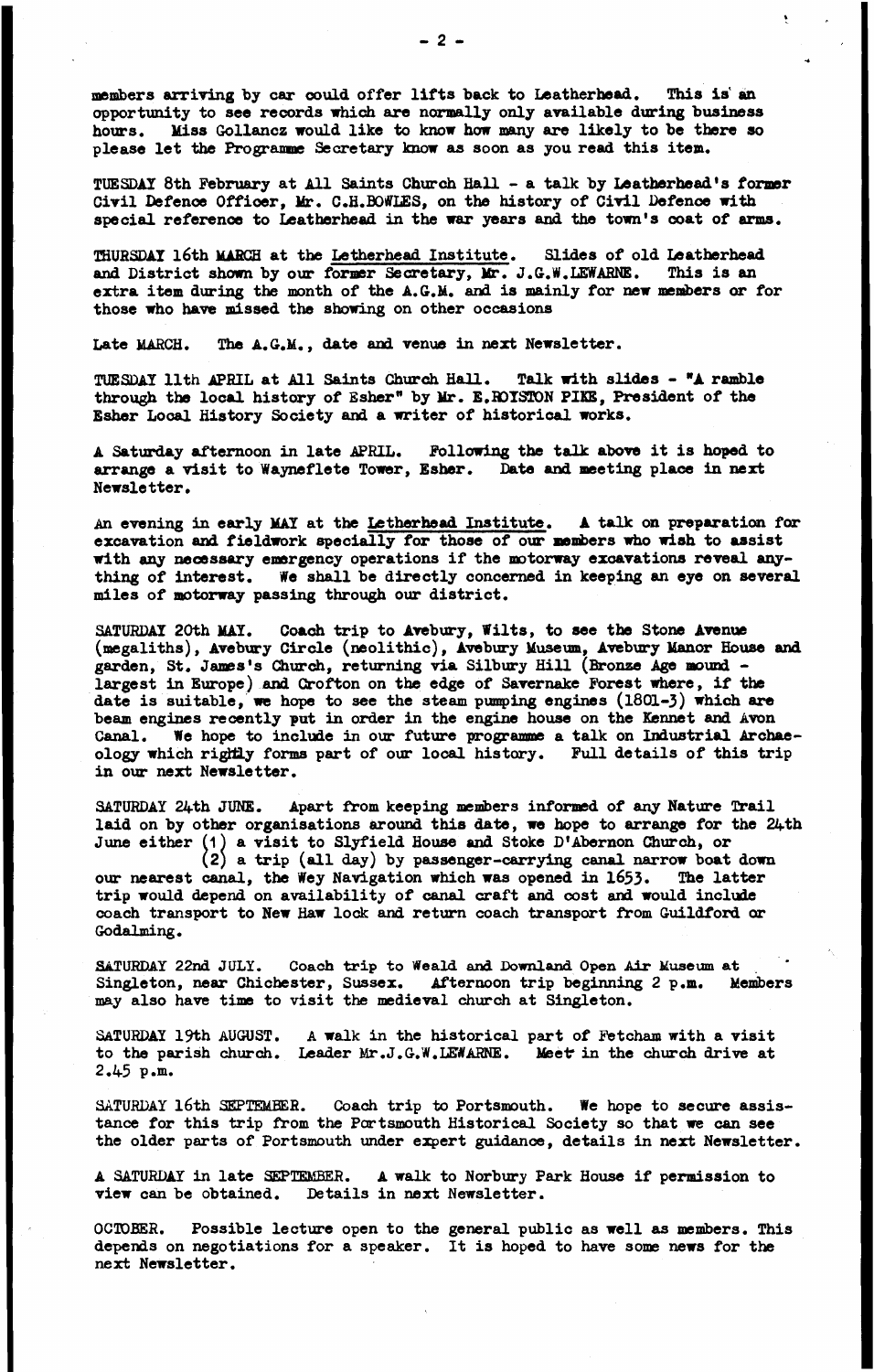**NOVEMBER. A lecturer from the Holmesdale Natural History Club possibly on the flora or fauna of the locality. Date and venue in the next Newsletter.**

DECEMBER. The Leatherhead Miscellany - members<sup>t</sup> own local interests. Date **and venue in next Newsletter.**

**We are unable as yet to announce the meeting place for the last three meetings as the Committee are not yet firmly decided on the sucoessor to the Institute and we must give All Saints hall a trial run in the first place.**

### **THE GIGANTIC GREAT BOOKHAM FETE**

1

**In order to raise funds to improve the church in** *1322,* **a three-day fair was organised involving nearly every family in Great Bookham. Mr. 3.E.D. FORTESCUE has written a full account of the event, with contemporary illustrations, and copies may be obtained from him at 22 High Street, Great Bookham, or Hazeldean, Station Road, Leatherhead, price 25p. All profits will go to further improvements to the church.**

### **SURREY RECORD OFFICE, SATURDAY OPENING**

**For the benefit of searchers unable to visit the Surrey Record Office at County Hall, Kingston-upon-Thames, during the week, for an experimental period until the end of March 1972, the Search Room will generally be open on the second and fourth Saturdays of the month, 9 a.m. to 12.30 p.m. This is a restricted service. It is essential, therefore, that names and addresses of searchers and references to documents required be received by Miss M.GOLLANCZ, County Archivist, by letter or telephone (01-546-1050 ext. 179) by noon on the Thursday before the proposed visit.**

# **THE LONDON UNDERGROUND RAILWAY SOCIETY**

**The above-mentioned Society, formed ten years ago to study the London Underground System in all its aspects, is endeavouring to compile a register of sources of information, and has requested that should any of our members have the custody or know the whereabouts of any such material, they should send details to their Chairman, Mr. Peter R. DAVIS, 62 Billet Lane, Hornchurch, Essex, RM11 1XA.**

#### **EXCAVATION IN Ba NSTLAD**

**Any member who would like to assist in a small excavation at Banstead during the weekends of January 7/8th and 15/l6th, should contact Mr.F.PEMBERTON, 7 Banstead Road, East Ewell, Surrey.**

### **HELP WAMTED**

**Can you spare an hour or so a month to help improve the running of your Society? There are a number of small but important jobs to be done - some of them listed below**

**Controlling the Society's small library.**

**Manning a sales table at meetings.**

**Copying photographs and documents of local interest.**

**Typing manuscript drafts of items of research or borrowed letters, etc. Indexing the Society's records.**

**Maintaining an index of photographs, transparencies, paintings etc., owned by members of the Society and others.**

**Box Office manager for outings, etc.**

**Creating displays (to publicise the Society or for the Museum) If you would like further information, please contact the Hon. Secretary.**

### **10 MILES PER HOUR SPEED LIMIT IN LEATHERHEAD**

**The item which' appeared in Newsletter 2/71 was incomplete and is now repeated in full**

The following entry appears in "THE CAR" ROAD BOOK & GUIDE, published by **THE CAR ILLUSTRATED LTD., 1913, under the section "Towns with special Speed Limits":-**

**- 3 -**